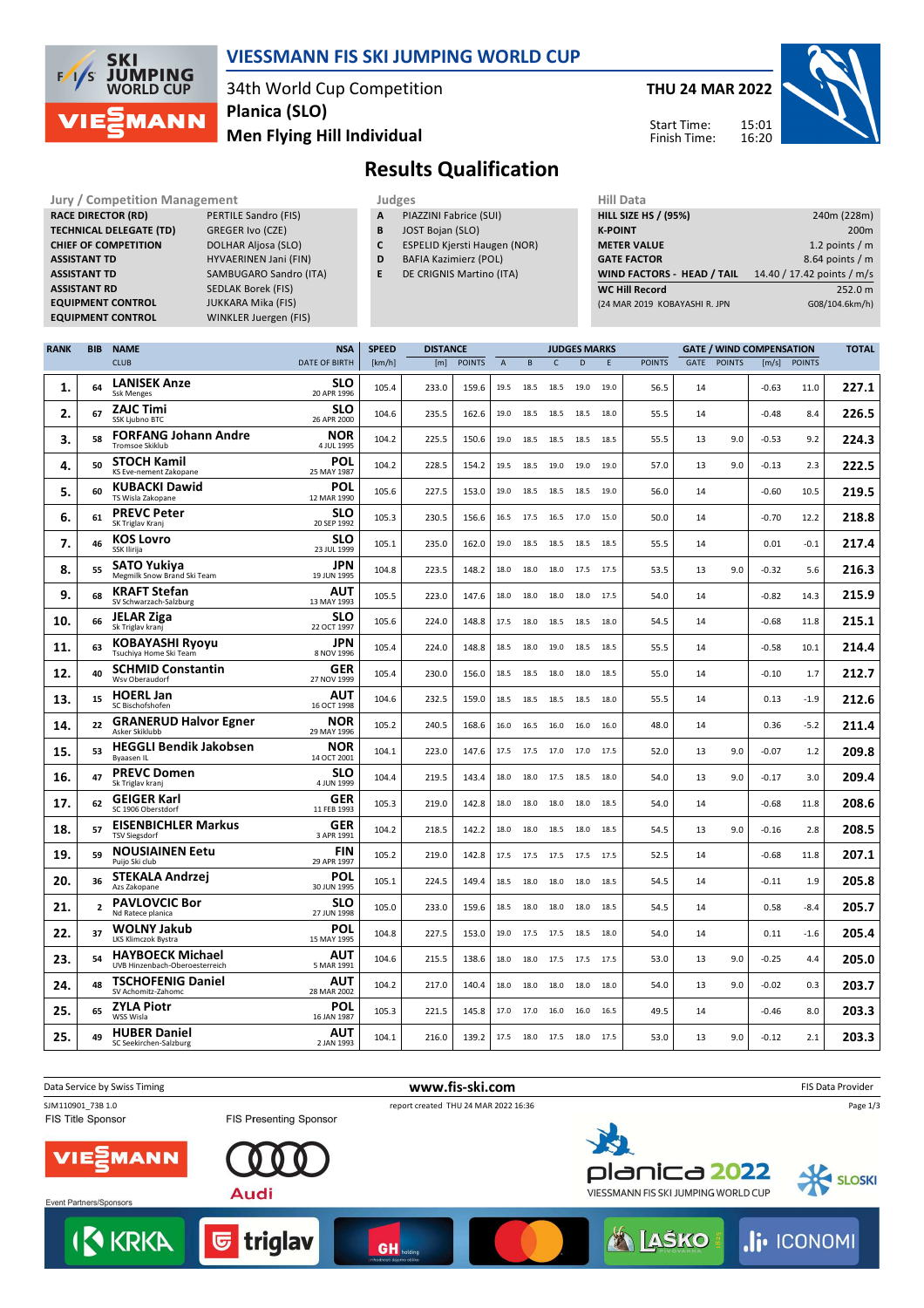

#### **VIESSMANN FIS SKI JUMPING WORLD CUP**

34th World Cup Competition **Men Flying Hill Individual Planica (SLO)**

**THU 24 MAR 2022**

Start Time: Finish Time:



## **Results Qualification**

| <b>RANK</b>          | <b>BIB</b>   | <b>NAME</b>                                                       | <b>NSA</b>                              | <b>SPEED</b>   | <b>DISTANCE</b> |                |                | <b>JUDGES MARKS</b>          |                |                     |        | <b>GATE / WIND COMPENSATION</b> |          |               |                 | <b>TOTAL</b>  |                |
|----------------------|--------------|-------------------------------------------------------------------|-----------------------------------------|----------------|-----------------|----------------|----------------|------------------------------|----------------|---------------------|--------|---------------------------------|----------|---------------|-----------------|---------------|----------------|
|                      |              | <b>CLUB</b>                                                       | <b>DATE OF BIRTH</b>                    | [km/h]         | [m]             | <b>POINTS</b>  | $\overline{A}$ | B                            | C              | D                   | E      | <b>POINTS</b>                   | GATE     | <b>POINTS</b> |                 | [m/s] POINTS  |                |
| 27.                  | 56           | <b>LINDVIK Marius</b><br>Raelingen Skiklubb                       | <b>NOR</b><br>27 JUN 1998               | 104.3          | 217.5           | 141.0          | 17.0           | 17.5 16.5 17.5 17.0          |                |                     |        | 51.5                            | 13       | 9.0           | $-0.09$         | 1.6           | 203.1          |
| 28.                  | 52           | <b>FETTNER Manuel</b><br>SV Innsbruck-Bergisel-Tirol              | AUT<br>17 JUN 1985                      | 104.1          | 213.0           | 135.6          | 18.0           | 17.5                         | 18.0           | 18.0                | 17.5   | 53.5                            | 13       | 9.0           | $-0.25$         | 4.4           | 202.5          |
| 29.                  | 34           | <b>BJOERENG Joacim Oedegaard</b><br>Roeykenhopp                   | <b>NOR</b><br>14 DEC 1995               | 105.1          | 222.5           | 147.0          | 18.5           | 18.0                         | 18.0           | 17.5                | 18.0   | 54.0                            | 14       |               | $-0.03$         | 0.5           | 201.5          |
| 30.                  | 44           | <b>WELLINGER Andreas</b><br>Sc Ruhpolding                         | <b>GER</b><br>28 AUG 1995               | 106.5          | 221.5           | 145.8          | 18.5           | 18.0                         | 17.5           | 17.5                | 17.5   | 53.0                            | 14       |               | 0.08            | $-1.2$        | 197.6          |
| 31.                  | 42           | <b>KYTOSAHO Niko</b><br>Paimion urheilijat                        | FIN<br>18 DEC 1999                      | 104.8          | 218.5           | 142.2          | 18.0           |                              | 18.0 17.5 17.5 |                     | 18.0   | 53.5                            | 14       |               | 0.03            | $-0.4$        | 195.3          |
| 32.                  | 20           | <b>DESCHWANDEN Gregor</b><br>Horw                                 | SUI<br>27 FEB 1991                      | 104.9          | 215.0           | 138.0          | 18.0           |                              |                | 17.5 17.5 17.5 18.0 |        | 53.0                            | 14       |               | $-0.18$         | 3.1           | 194.1          |
| 33.                  | 39           | <b>PREVC Cene</b><br>Sk Triglav kranj                             | SLO<br>12 MAR 1996                      | 104.7          | 213.5           | 136.2          | 17.5           | 17.0                         | 17.0           | 17.5                | 16.5   | 51.5                            | 14       |               | $-0.31$         | 5.4           | 193.1          |
| 34.                  | 51           | <b>FREUND Severin</b><br>WSV DJK Rastbuechl                       | GER<br>11 MAY 1988                      | 104.9          | 207.0           | 128.4          | 17.5           | 17.5                         | 17.0           | 17.5                | 17.0   | 52.0                            | 13       | 9.0           | $-0.11$         | 1.9           | 191.3          |
| 35.                  | 41           | <b>AIGRO Artti</b><br>Pohjakotkas                                 | EST<br>29 AUG 1999                      | 104.5          | 212.0           | 134.4          | 18.0           | 17.5                         |                | 17.5 17.5 17.5      |        | 52.5                            | 14       |               | $-0.12$         | 2.1           | 189.0          |
| 36.                  | 3            | <b>BARTOL Tilen</b><br>SSK Sam Ihan                               | <b>SLO</b><br>17 APR 1997               | 105.1          | 213.0           | 135.6          | 18.0           |                              | 18.0 17.5 18.0 |                     | 18.0   | 54.0                            | 14       |               | 0.05            | $-0.7$        | 188.9          |
| 37.                  | 38           | <b>AMMANN Simon</b><br>SSC Toggenburg                             | SUI<br>25 JUN 1981                      | 105.0          | 212.0           | 134.4          | 18.0           | 17.0                         | 16.5           | 16.5                | - 16.5 | 50.0                            | 14       |               | $-0.07$         | 1.2           | 185.6          |
| 38.                  | 18           | <b>BOYD-CLOWES Mackenzie</b><br>Altius Nordic Ski Club            | CAN<br>13 JUL 1991                      | 105.5          | 213.0           | 135.6          | 18.0           | 17.5                         | 17.5           | 17.5                | 17.5   | 52.5                            | 14       |               | 0.19            | $-2.7$        | 185.4          |
| 39.                  | 32           | <b>PEDERSEN Robin</b><br>Stalkameratene II                        | <b>NOR</b><br>31 AUG 1996               | 105.4          | 206.0           | 127.2          | 17.5           | 17.5                         | 17.0           | 17.5                | 17.5   | 52.5                            | 14       |               | $-0.27$         | 4.7           | 184.4          |
| 40.                  |              | <b>SEMENIC Anze</b><br><b>NSK TRZIC FMG</b>                       | SLO<br>1 AUG 1993                       | 105.6          | 213.0           | 135.6          |                | 17.5 17.5 17.5 18.0 17.5     |                |                     |        | 52.5                            | 14       |               | 0.32            | $-4.6$        | 183.5          |
| <b>Not Qualified</b> |              |                                                                   |                                         |                |                 |                |                |                              |                |                     |        |                                 |          |               |                 |               |                |
|                      |              | <b>LEYHE Stephan</b>                                              | <b>GER</b>                              |                |                 |                |                |                              |                |                     |        |                                 |          |               |                 |               |                |
| 41.<br>42.           | 35<br>5      | SC Willingen<br><b>BOMBEK Jan</b>                                 | 5 JAN 1992<br><b>SLO</b>                | 105.4<br>104.9 | 204.5<br>210.0  | 125.4<br>132.0 | 17.5<br>18.0   | 17.0<br>17.5                 | 17.0<br>18.0   | 17.5 17.5<br>18.0   | 17.5   | 52.0<br>53.5                    | 14<br>14 |               | $-0.23$<br>0.51 | 4.0<br>$-7.3$ | 181.4<br>178.2 |
| 43.                  | 27           | SSK Velenje<br><b>ZOGRAFSKI Vladimir</b>                          | 4 DEC 2001<br>BUL                       | 104.3          | 207.0           | 128.4          | 17.5           | 17.0 17.5 17.5 17.0          |                |                     |        | 52.0                            | 14       |               | 0.20            | $-2.9$        | 177.5          |
| 44.                  | 33           | <b>NSA</b><br><b>SATO Keiichi</b>                                 | 14 JUL 1993<br>JPN                      | 104.6          | 203.5           | 124.2          | 17.0           | 17.0                         | 16.5           | 17.0                | 17.0   | 51.0                            | 14       |               | $-0.03$         | 0.5           | 175.7          |
| 45.                  | 21           | Megmilk Snow Brand Ski Team<br><b>ITO Daiki</b>                   | 27 JUL 1997<br>JPN                      | 104.4          | 203.0           | 123.6          | 17.5           | 17.0                         | 17.0           | 17.5                | 18.0   | 52.0                            | 14       |               | 0.10            | $-1.4$        | 174.2          |
| 46.                  |              | Megmilk Snow Brand Ski Team<br><b>MOGEL Zak</b><br>Ssk Ljubno btc | 27 DEC 1985<br><b>SLO</b><br>2 MAR 2001 | 104.6          | 208.0           | 129.6          | 17.5           | 17.0                         |                | 16.5 17.5 17.0      |        | 51.5                            | 14       |               | 0.49            | $-7.1$        | 174.0          |
| 47.                  | 25           | <b>KOBAYASHI Junshiro</b><br>Megmilk Snow Brand Ski Team          | JPN<br>11 JUN 1991                      | 104.7          | 201.0           | 121.2          | 17.5           | 17.0 17.0 17.0 17.0          |                |                     |        | 51.0                            | 14       |               | 0.01            | $-0.1$        | 172.1          |
| 48.                  | 9            | <b>VILLUMSTAD Fredrik</b><br>SKIMT                                | NOR<br>21 MAR 1999                      | 104.7          | 200.0           | 120.0          | 17.0           | 17.0                         | 16.5           | 17.5                | 17.5   | 51.5                            | 14       |               | 0.04            | $-0.6$        | 170.9          |
| 49.                  | 12           | <b>AALTO Antti</b><br>Kiteen Urheilijat                           | <b>FIN</b><br>2 APR 1995                | 104.9          | 199.0           | 118.8          | 17.0           | 17.0                         | 17.0           | 17.0                | 17.0   | 51.0                            | 14       |               | $-0.06$         | 1.0           | 170.8          |
| 50.                  | 17           | <b>IPCIOGLU Fatih Arda</b><br>Tuerkiye Kayak Federasyonu          | TUR<br>28 SEP 1997                      | 104.3          | 196.5           | 115.8          | 17.0           | 16.5                         | 16.0           | 16.5 17.0           |        | 50.0                            | 14       |               | 0.07            | $-1.0$        | 164.8          |
| 51.                  | 16           | <b>INSAM Alex</b><br>GRUPPO SPORTIVO FIAMME ORO                   | <b>ITA</b><br>19 DEC 1997               | 104.5          | 190.5           | 108.6          |                | 16.0 16.5 17.0 17.0 16.5     |                |                     |        | 50.0                            | 14       |               | $-0.21$         | 3.7           | 162.3          |
| 52.                  | 10           | <b>CONTAMINE Mathis</b><br>Courchevel                             | <b>FRA</b><br>14 SEP 2001               | 104.1          | 196.0           | 115.2          |                | 15.0  15.0  14.5  15.0  15.0 |                |                     |        | 45.0                            | 14       |               | 0.17            | $-2.4$        | 157.8          |
| 53.                  | 43           | <b>NAKAMURA Naoki</b><br>Tokai University Sapporo Ski Club        | <b>JPN</b><br>19 SEP 1996               | 104.4          | 188.5           | 106.2          |                | 16.5 16.5 16.5 16.5 16.5     |                |                     |        | 49.5                            | 14       |               | 0.01            | $-0.1$        | 155.6          |
| 54.                  | 11           | <b>SCHULER Andreas</b><br>Einsiedeln                              | SUI<br>30 DEC 1995                      | 104.7          | 180.0           | 96.0           |                | 16.5 15.5 16.5 16.5 16.0     |                |                     |        | 49.0                            | 14       |               | $-0.51$         | 8.9           | 153.9          |
| 55.                  | 30           | <b>SOUKUP Matthew</b><br>Altius Nordic Ski Club                   | CAN<br>31 AUG 1997                      | 104.6          | 183.5           | 100.2          |                | 16.0  15.5  16.0  16.0  15.5 |                |                     |        | 47.5                            | 14       |               | $-0.08$         | 1.4           | 149.1          |
| 56.                  | 28           | <b>PEIER Killian</b><br>Vallee du Joux                            | <b>SUI</b><br>28 MAR 1995               | 105.0          | 178.0           | 93.6           |                | 16.5 16.0 16.5 16.5 16.0     |                |                     |        | 49.0                            | 14       |               | $-0.37$         | 6.4           | 149.0          |
| 57.                  | $\mathbf{1}$ | <b>VITEZ Patrik</b><br>Ssk Velenje                                | <b>SLO</b><br>14 JUN 1998               | 104.6          | 185.0           | 102.0          |                | 15.0  16.0  16.0  15.5  15.0 |                |                     |        | 46.5                            | 14       |               | 0.06            | $-0.9$        | 147.6          |
|                      |              |                                                                   |                                         |                |                 |                |                |                              |                |                     |        |                                 |          |               |                 |               |                |